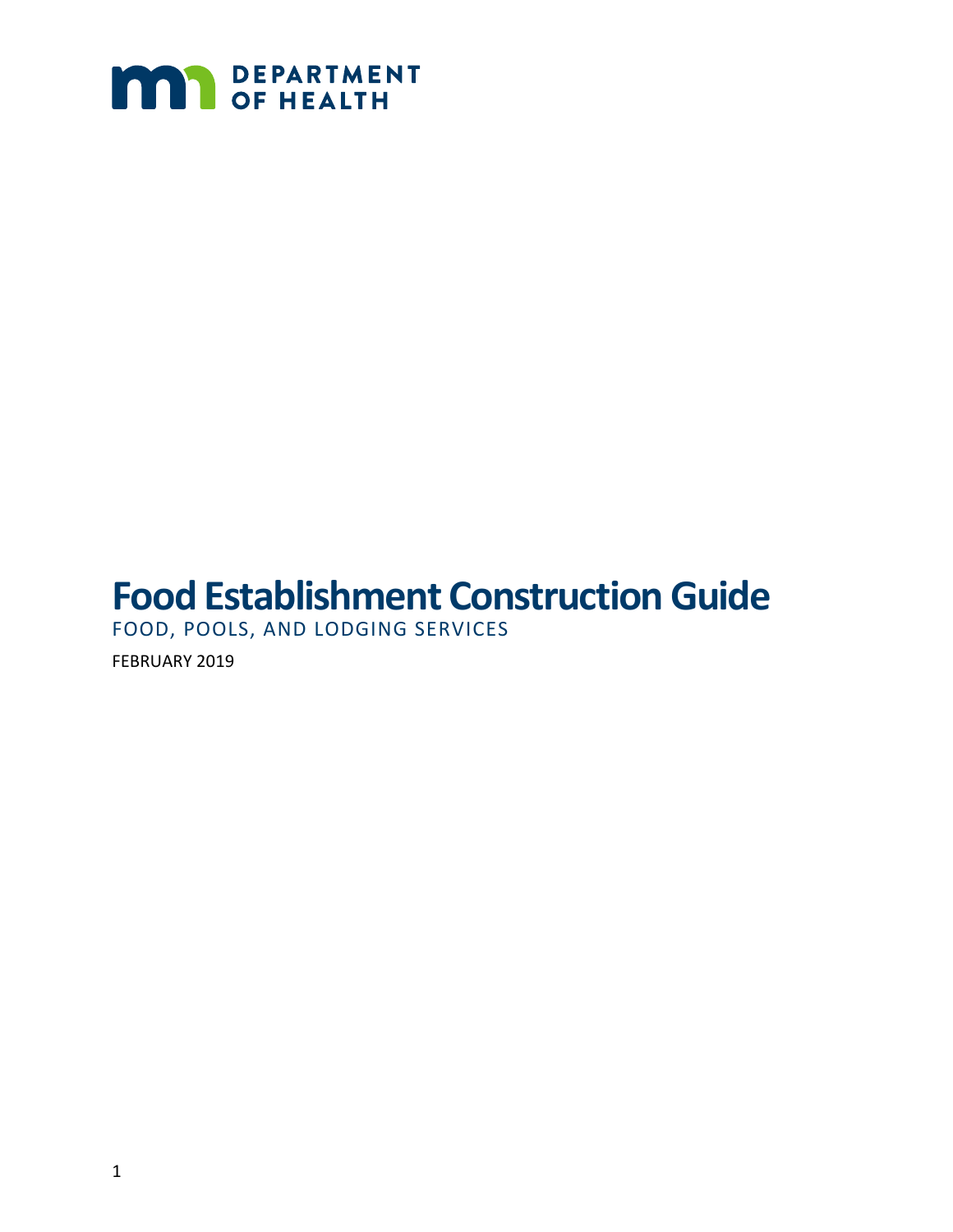#### **Food Establishment Construction Guide**

JANUARY 2019

Minnesota Department of Health Food, Pools, and Lodging Services PO Box 64975 St. Paul, MN 55164-0975 651-201-4500 health.foodlodging@state.mn.us [www.health.state.mn.us](http://www.health.state.mn.us/)

*To obtain this information in a different format, call: 651-201-4500. Printed on recycled paper.*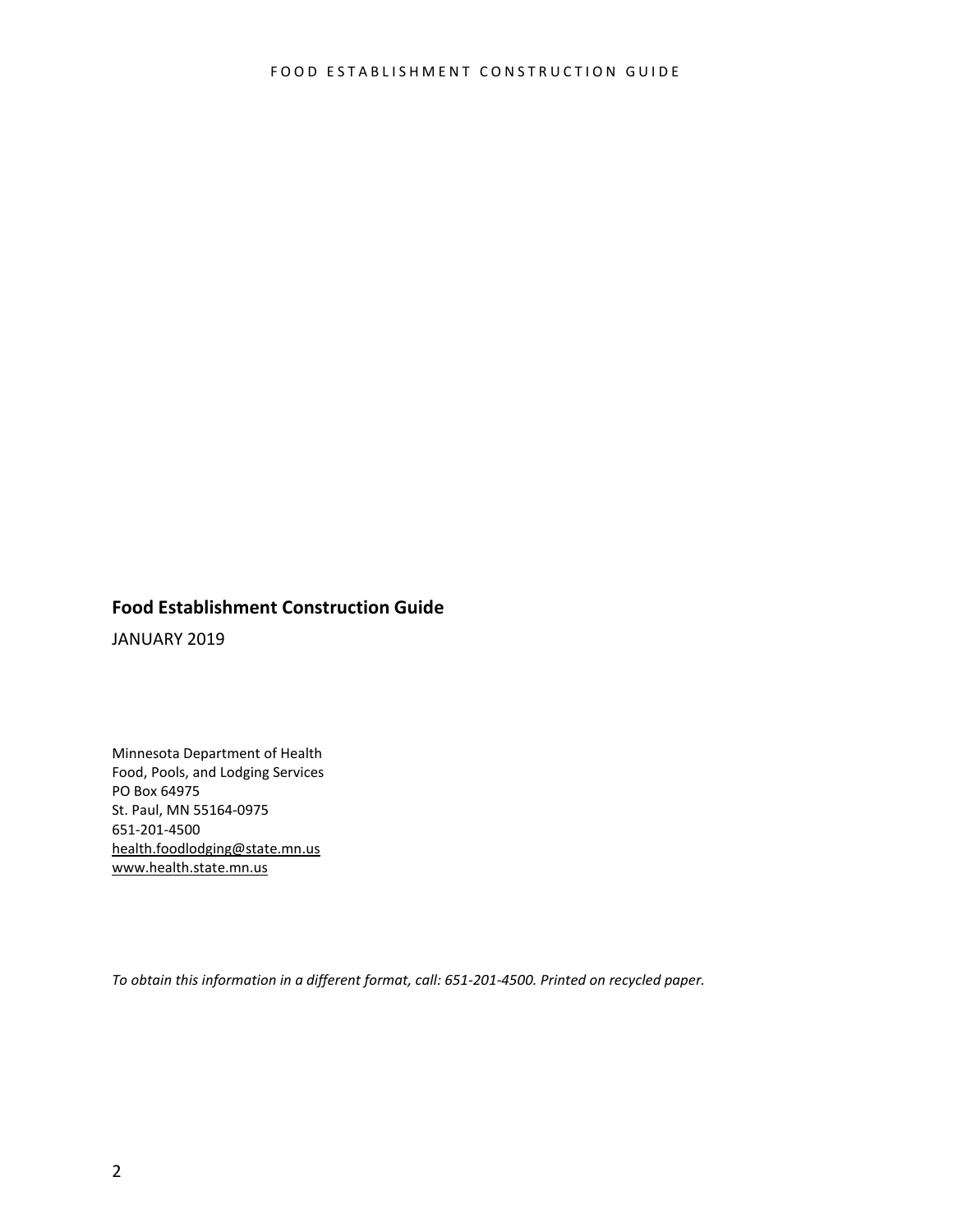## **Contents**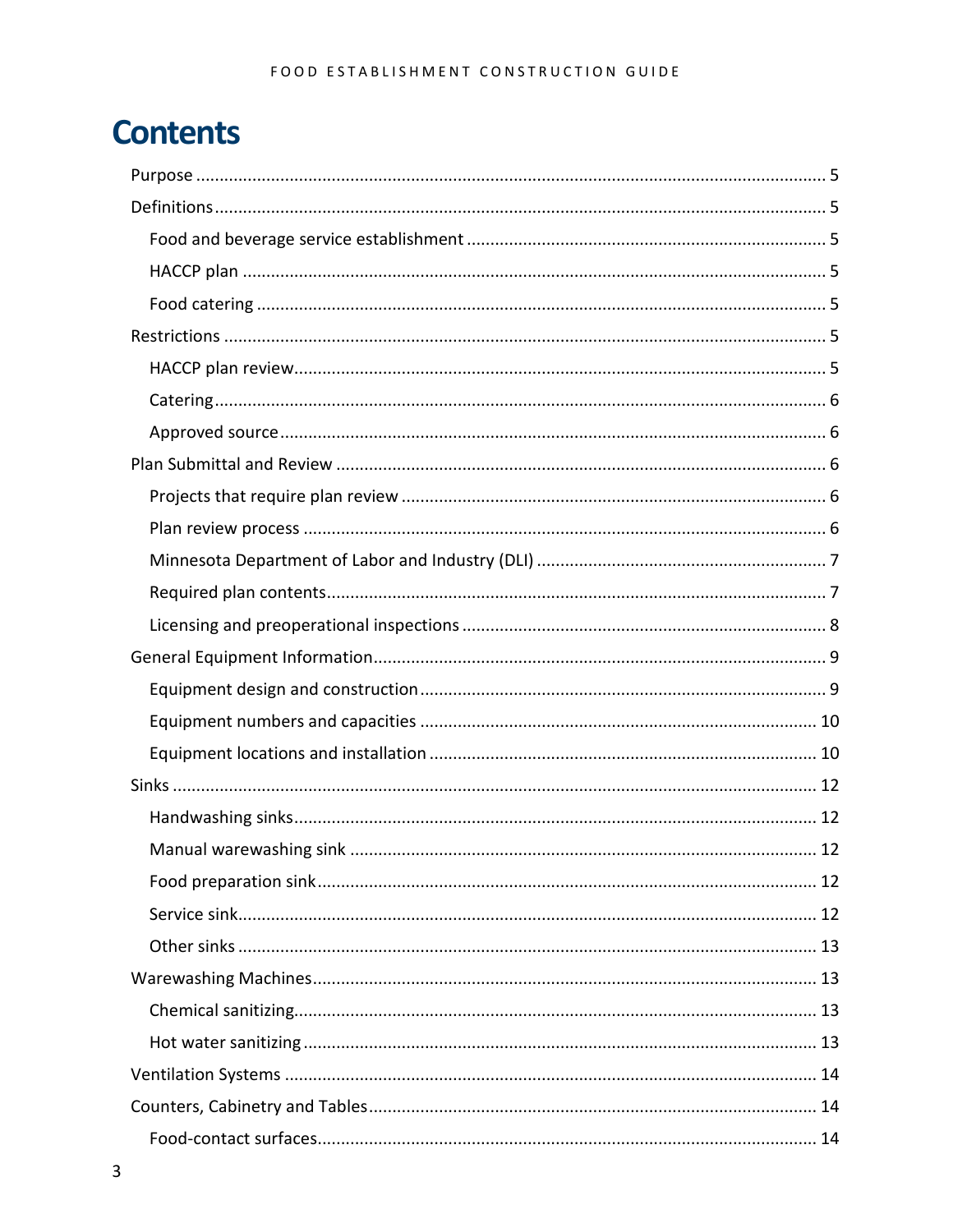#### FOOD ESTABLISHMENT CONSTRUCTION GUIDE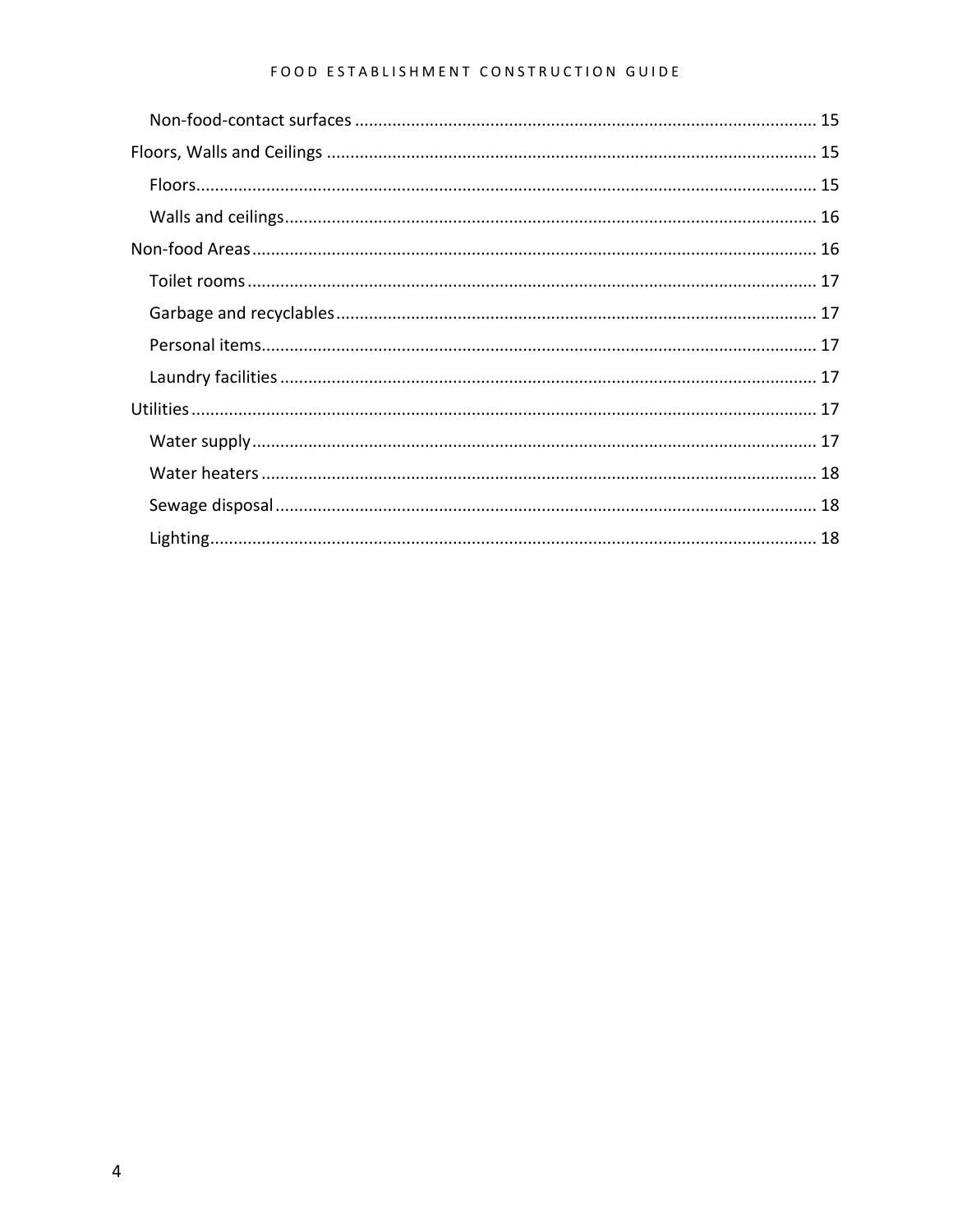#### **Purpose**

<span id="page-4-0"></span>This guide will help individuals or groups submit food establishment plans to the Minnesota Department of Health (MDH). Construction, equipment, and physical facility standards outlined in this guide are Minnesota Food Code [\(www.health.state.mn.us/](http://www.health.state.mn.us/communities/environment/food/rules/foodcode/index.html)communities/ [environment/food/rules/foodcode/index.html](http://www.health.state.mn.us/communities/environment/food/rules/foodcode/index.html)) minimum requirements.

In Minnesota, different agencies license food and beverage establishments. The food establishment's menu and location of operation determine which agency is responsible for plan review, licensing and inspection. To find out which agency is responsible, visit the [MDH Licensing \(www.health.state.mn.us/](http://www.health.state.mn.us/communities/environment/food/license/index.html)communities/environment/food/license/ [index.html](http://www.health.state.mn.us/communities/environment/food/license/index.html)) website or call MDH at 651-201- 4500.

## **Definitions**

#### <span id="page-4-2"></span><span id="page-4-1"></span>Food and beverage service establishment

*"Food and beverage service establishment" means a building, structure, enclosure, or any part of a building, structure, or enclosure used as, maintained as, advertised as, or held out to be an operation that prepares, serves, or otherwise provides food or beverages, or both, for human consumption.* – Minnesota Statutes, section 157.15, subdivision 5

### <span id="page-4-3"></span>HACCP plan

*"Hazard analysis critical control point (HACCP) plan" means a written document that delineates the formal procedures for following the HACCP principles developed by the National Advisory Committee on Microbiological Criteria for Foods.* – Minnesota Statutes, section 157.15, subdivision 17

### <span id="page-4-4"></span>Food catering

*"Food catering" means food that is prepared for service in support of an event with a predetermined guest list such as a reception, party, luncheon, conference, ceremony, or trade show. A food establishment doing catering is responsible for maintaining control of and ensuring the safety of the food from preparation to service to the consumer.* – Minnesota Rules, part 4626.0020, subpart 32a

## **Restrictions**

### <span id="page-4-6"></span><span id="page-4-5"></span>HACCP plan review

Specialized Processes [in Retail Food Establishments](http://www.health.state.mn.us/communities/environment/food/docs/fs/specialprofs.pdf) (www.health.state.mn.us/[communities/environment/food/docs/fs/specialprofs.pdf](http://www.health.state.mn.us/communities/environment/food/docs/fs/specialprofs.pdf)) require a HACCP plan review.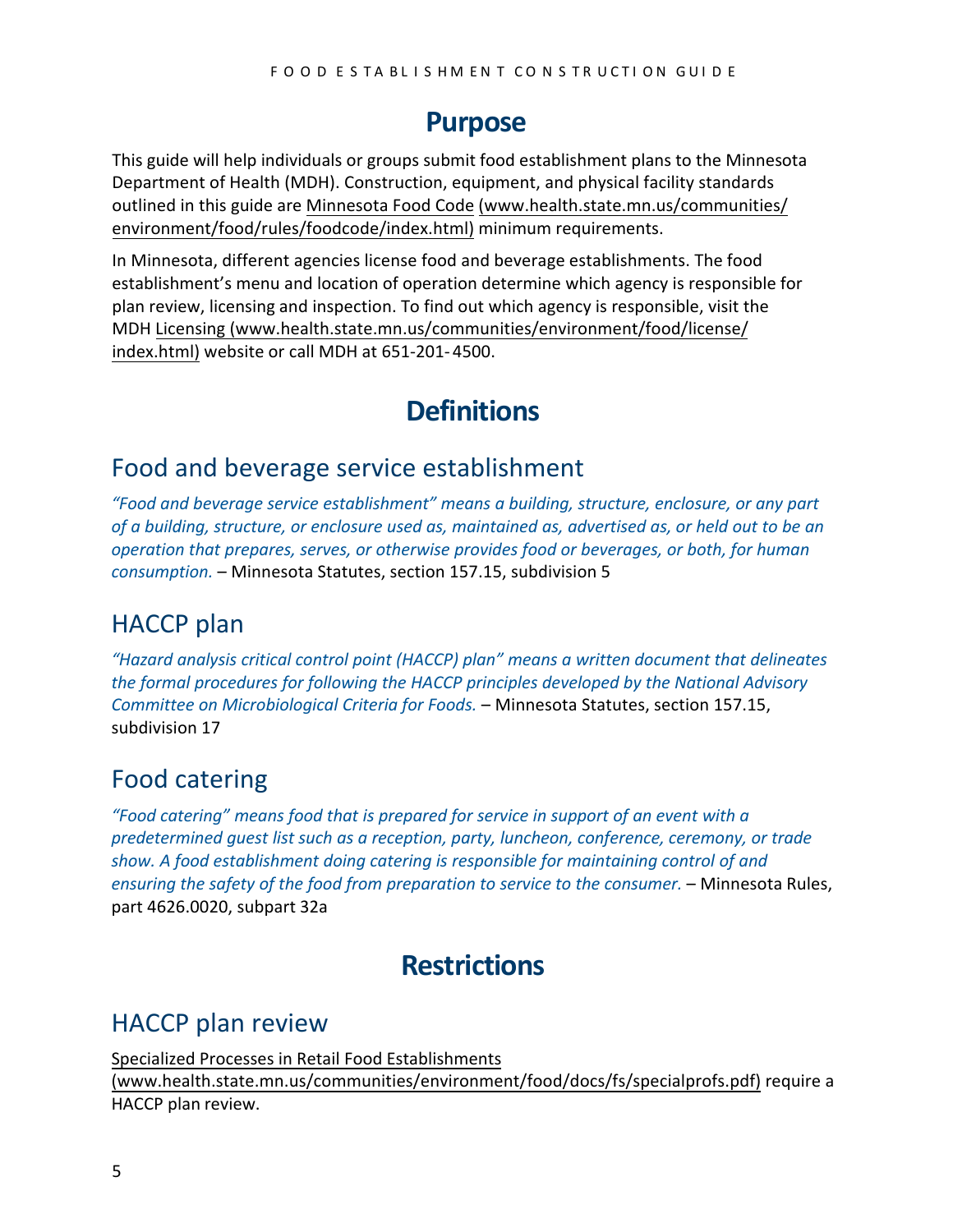### <span id="page-5-0"></span>**Catering**

Preparing, storing, transporting, and serving large volumes of food at catered events presents increased food safety risks. Include catering operations in the project description so that equipment needs specific to [Catering \(www.health.state.mn.us/](http://www.health.state.mn.us/communities/environment/food/docs/fs/cateringfs.pdf)communities/environment/ [food/docs/fs/cateringfs.pdf](http://www.health.state.mn.us/communities/environment/food/docs/fs/cateringfs.pdf)) are considered during the plan review process.

### <span id="page-5-1"></span>Approved source

<span id="page-5-2"></span>Food establishments must not use or serve food that was stored or prepared in a private home. All food prepared, sold or served in a food establishment must come from [Approved Sources](http://www.health.state.mn.us/communities/environment/food/docs/fs/apprvdsrcefs.pdf) [for Food Products \(www.health.state.mn.us/](http://www.health.state.mn.us/communities/environment/food/docs/fs/apprvdsrcefs.pdf)communities/environment/food/docs/fs/ [apprvdsrcefs.pdf](http://www.health.state.mn.us/communities/environment/food/docs/fs/apprvdsrcefs.pdf)).

## **Plan Submittal and Review**

#### <span id="page-5-3"></span>Projects that require plan review

- [New construction](http://www.health.state.mn.us/communities/environment/food/docs/license/newconstrplanapp.pdf) ([www.health.state.mn.us/communities/environment/food/docs/license/](http://www.health.state.mn.us/communities/environment/food/docs/license/newconstrplanapp.pdf) [newconstrplanapp.pdf](http://www.health.state.mn.us/communities/environment/food/docs/license/newconstrplanapp.pdf)): A building that is newly constructed or conversion of an existing building for use as a food establishment.
- Remodel or addition ([www.health.state.mn.us/communities/environment/food/docs/license/](http://www.health.state.mn.us/communities/environment/food/docs/license/remaddplanapp.pdf) remaddplanapp.pdf): The extensive remodeling of a food establishment or a change of type of food establishment or food operation if the regulatory authority determines that plans and specifications are necessary to ensure compliance.

Plans must be submitted to MDH at least 30 days before beginning construction, extensive remodeling or conversion of an existing structure to a food establishment. Changes to your proposed plan may be required during the plan review process. If you begin work before plans are approved, MDH may order work to stop when it determines work may lead to noncompliance. – Minnesota Rules, part 4626.1720, subpart D and F

Please contact MDH at 651-201-4500 if you have questions about whether a plan review is needed for your food establishment.

### <span id="page-5-4"></span>Plan review process

1. Submit your plan review application, all required information and appropriate fee to:

| <b>Mailing Address</b>                                                                                                         | <b>Street Address</b>                                                                                          |
|--------------------------------------------------------------------------------------------------------------------------------|----------------------------------------------------------------------------------------------------------------|
| Minnesota Department of Health<br>Food, Pools, and Lodging Services - Plan Review<br>P.O. Box 64975<br>St. Paul, MN 55164-0975 | Minnesota Department of Health<br>Orville L. Freeman Building<br>625 Robert Street North<br>St. Paul, MN 55155 |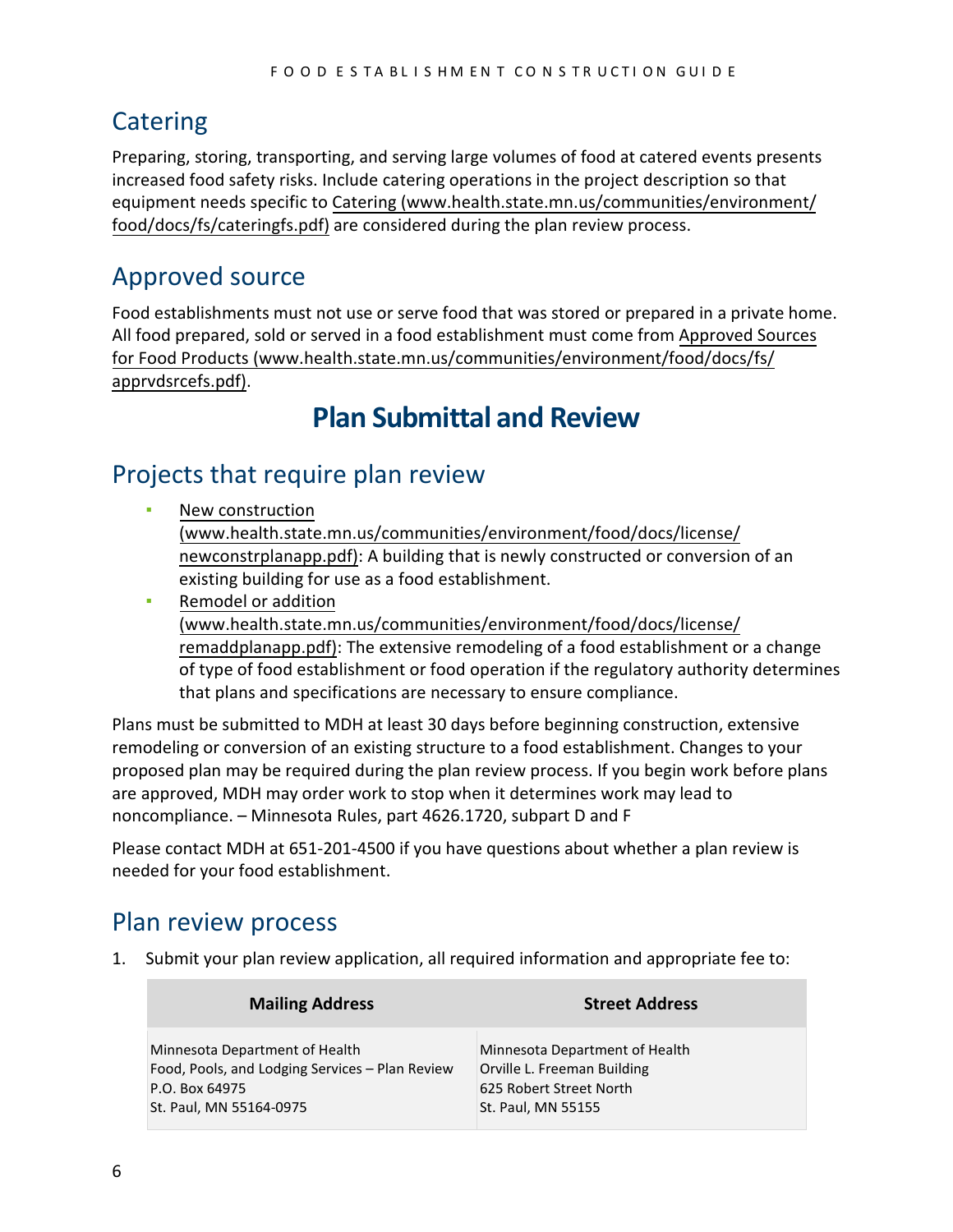Plan review applications:

- New Construction ([www.health.state.mn.us/communities/environment/food/docs/](http://www.health.state.mn.us/communities/environment/food/docs/license/newconstrplanapp.pdf) [license/newconstrplanapp.pdf\)](http://www.health.state.mn.us/communities/environment/food/docs/license/newconstrplanapp.pdf)
- Remodel or Addition ([www.health.state.mn.us/communities/environment/food/](http://www.health.state.mn.us/communities/environment/food/docs/license/remaddplanapp.pdf) [docs/license/remaddplanapp.pdf\)](http://www.health.state.mn.us/communities/environment/food/docs/license/remaddplanapp.pdf)

Please contact MDH at 651-201-4500 if you have questions about which application to use.

- 2. Plan review applications are reviewed in the order they are received. Submit all required information listed in the Required Plan Contents section of this guide. If your application is incomplete, the review process may take longer.
- 3. Your plan reviewer will notify you when review starts, and will contact you to request any missing or additional information.
- 4. When review is complete, you will receive a letter approving your plans.
- 5. Wait to begin your project until after plans are approved.

#### <span id="page-6-0"></span>Minnesota Department of Labor and Industry (DLI)

#### **Plumbing plan review**

Plumbing must be designed, constructed, installed and maintained according to [Minnesota](https://www.revisor.mn.gov/rules/4714/) [Rules, chapter 4714 \(www.revisor.mn.gov/rules/4714](https://www.revisor.mn.gov/rules/4714/)/), Minnesota plumbing code.

The Minnesota Department of Labor and Industry (DLI) reviews plans for proposed plumbing projects and conducts inspections to ensure compliance with the Minnesota plumbing code. Contact a licensed plumbing contractor for assistance with preparing and submitting plumbing plans. After the plumbing system is installed, DLI will conduct an inspection of the system.

For further information and plan review applications, visit the DLI [Plumbing Plan Review](http://www.doli.state.mn.us/business/get-licenses-and-permits/plumbing-plan-review) [\(www.doli.state.mn.us/business/get-licenses-and-permits/plumbing-plan-review\)](http://www.doli.state.mn.us/business/get-licenses-and-permits/plumbing-plan-review) website or contact DLI at 651-284-5063 or 1-800-342-5354.

#### **Local code lookup**

Use the DLI [Local Code Lookup \(workplace.doli.state.mn.us/jurisdiction/\)](http://workplace.doli.state.mn.us/jurisdiction/) search tool to find out whom to contact with questions about how building, plumbing, electrical and mechanical codes apply to your project.

#### <span id="page-6-1"></span>Required plan contents

Make sure to include all the following when you submit your completed plan review application and the required fees.

- The intended menu.
- A description of the proposed project including the anticipated volume of food to be stored, prepared, sold or served.
- **Easily readable layout drawn to scale indicating the location of all equipment (e.g.,** cooking equipment, ventilation hood, refrigerators, food prep counters, handwashing sink(s), three-compartment sink, and food prep sink).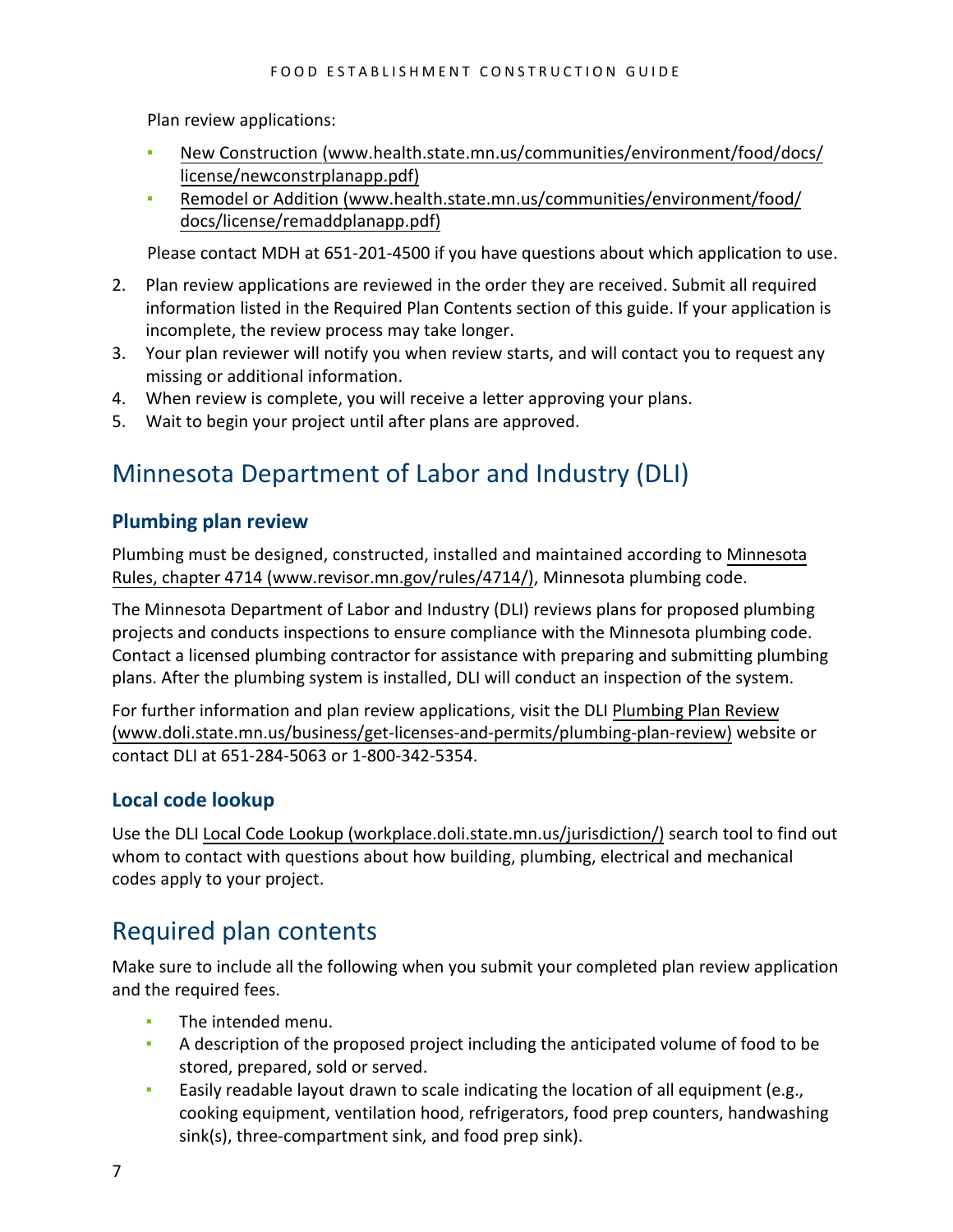- **EXECT** Finish materials for floors, base coves, walls, and ceilings.
- **•** Proposed equipment list that includes types, manufacturers and model numbers.
- Manufacturer's specification sheets for new equipment.
- Counters and cabinetry shop drawings, indicating cabinet construction, and countertop finish.
- The source of water (private or public) for your food establishment. Include unique well number for private systems.
- **The method of sewage disposal (public or private) for your food establishment. Include** individual sewage treatment system certificate of compliance for individual sewage disposal systems.
- A copy of the zoning approval or building permit from the local unit of government.

HACCP plan review submittals, if required, must include:

- **EXECCP Plan Review Submittal Form**
- All supporting documents relating to your establishment's HACCP plan
- \$500 HACCP plan review fee (payable to Minnesota Department of Health)

Additional information may be requested during the plan review process to allow for a thorough review. For further information, please visit the MDH [Plan Review](http://www.health.state.mn.us/communities/environment/food/license/planreview.html) ([www.health.state.mn.us/communities/environment/food/license/planreview.html](http://www.health.state.mn.us/communities/environment/food/license/planreview.html)) website, or contact MDH at 651-201-4500.

#### <span id="page-7-0"></span>Licensing and preoperational inspections

Once your project is near completion, follow these steps:

**1. Apply for license.**

Contact MDH staff listed on your plan review approval letter to request a license application. Submit the completed license application and required license fee prior to the preoperational inspection. **The license fee is separate from the plan review fee**.

**2. Have your food establishment inspected.**

Contact MDH staff listed on the plan review letter 14 days before the intended opening date to schedule a preoperational inspection. The inspection will cover all aspects of your approved project, including:

- **Equipment is present, correctly installed and operational.**
- Floor, wall and ceiling finishes are installed as approved.
- Mechanical and plumbing installations are approved by the appropriate authority.

#### **3. Post the license in the food establishment.**

After a successful preoperational inspection, MDH will issue a license. Prominently post the original license in the food establishment at all times. The license is valid for one year and must be renewed annually.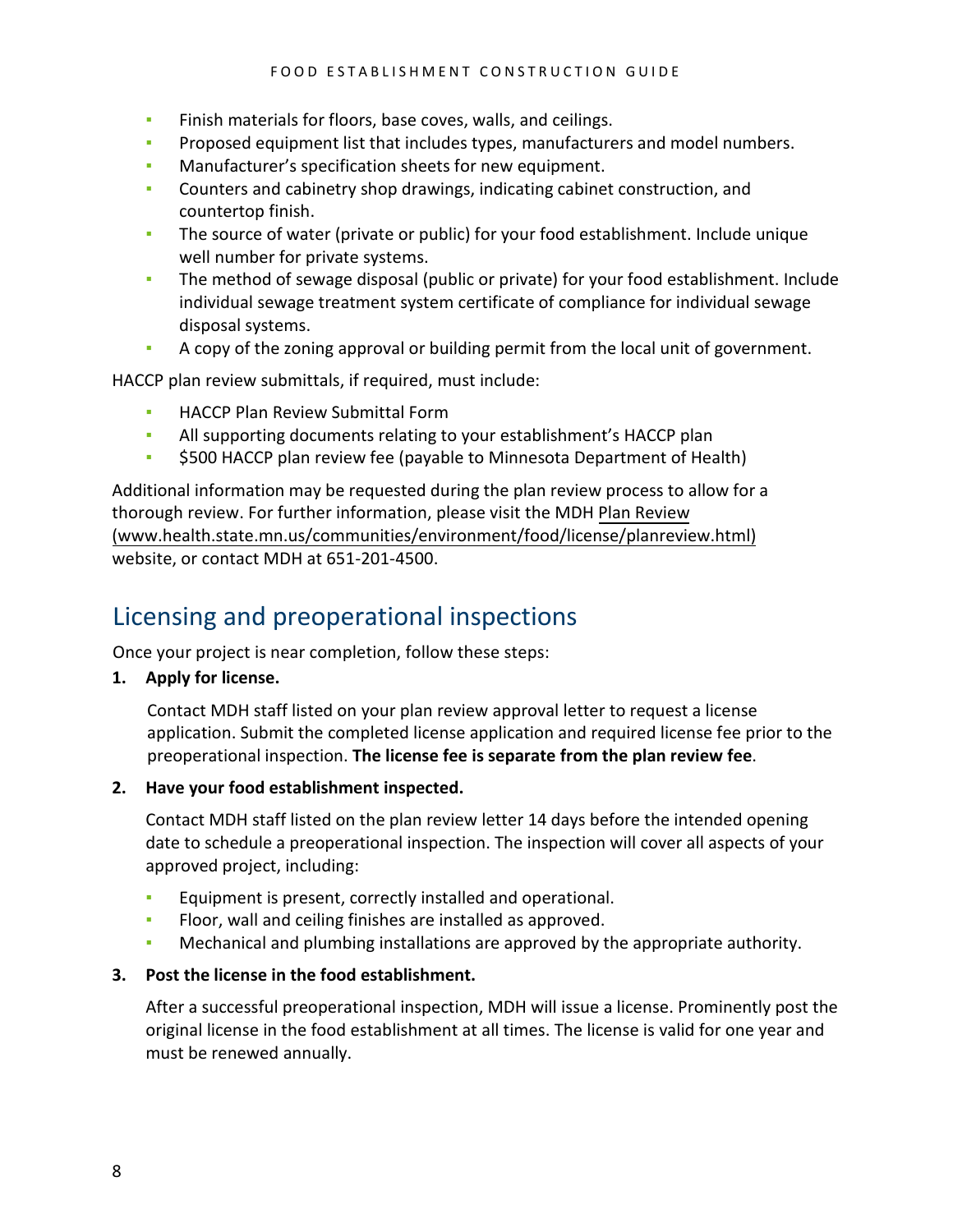## **General Equipment Information**

<span id="page-8-0"></span>Include specifications, proposed locations and intended use for all new and used equipment in submitted plan. Menu and food processes determine the type of equipment required. Complex food processes may require additional or specialized equipment.

### <span id="page-8-1"></span>Equipment design and construction

Some equipment must be certified or classified for sanitation by an American National Standards Institute (ANSI) accredited certification program for food service equipment and include:

- **■** Manual warewashing sinks
- **Mechanical warewashing equipment**
- Mechanical refrigeration units except for reach-in or chest freezers
- Walk-in freezers
- Food hot-holding equipment
- Cooking equipment, except for microwave ovens and toasters
- Ice machines
- Mechanical slicers
- **Mechanical tenderizers and grinders**
- Food preparation surfaces including sinks used for food preparation

If there is no certification or classification for sanitation by an ANSI accredited certification program for a piece of equipment, the equipment must:

- Be designed for commercial use.
- Be durable, smooth, and easily cleanable.
- **EXEC** Be readily accessible for cleaning.
- Have food-contact surfaces that are not toxic.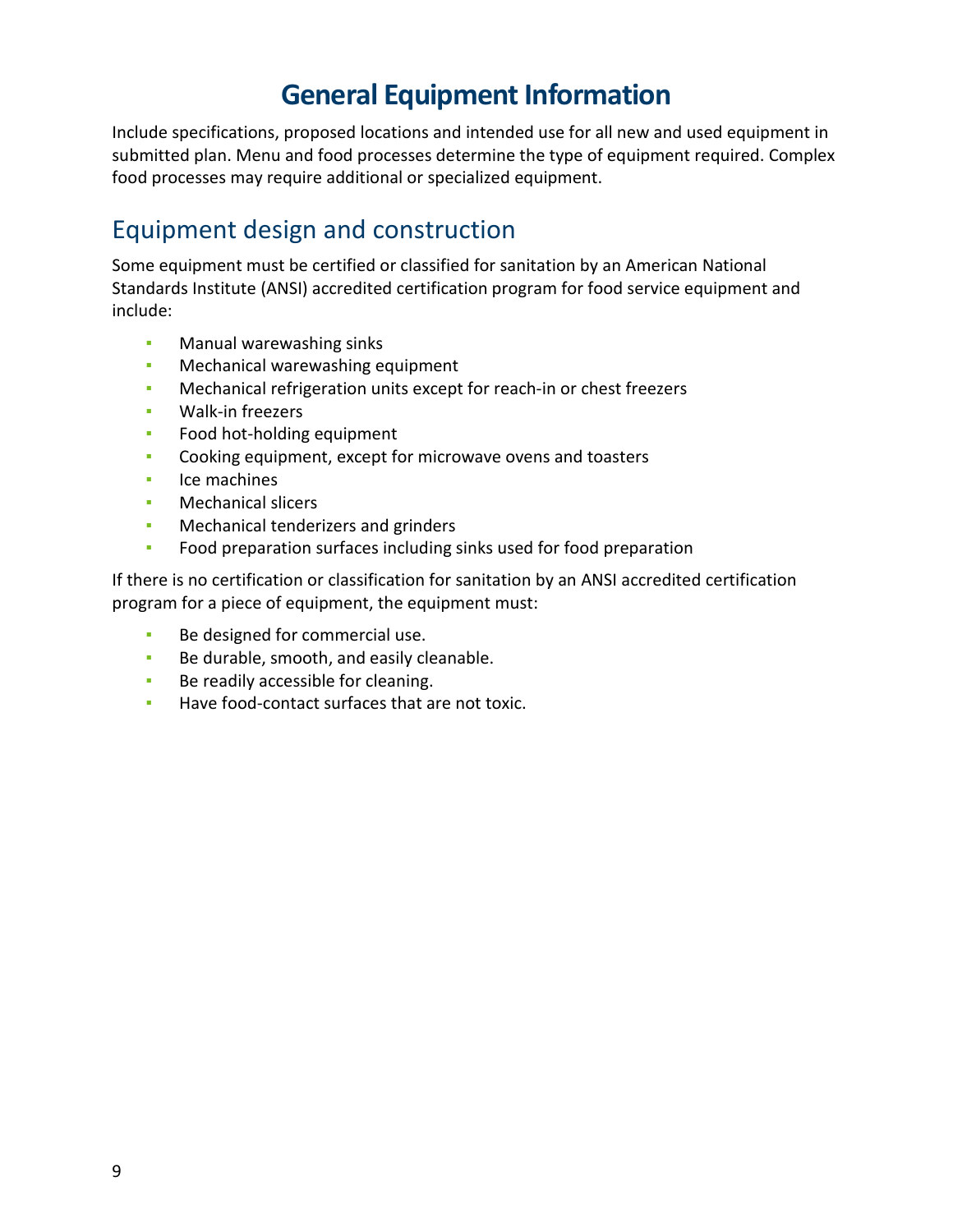| <b>Certifying Group</b>                                                             | <b>Mark</b> |
|-------------------------------------------------------------------------------------|-------------|
| NSF International (NSF)                                                             |             |
| Intertek<br>Marked "ETL Sanitation."                                                |             |
| Underwriters Laboratory (UL)<br>Marked "Classified UL EPH."                         |             |
| Canadian Standards Association (CSA)<br>Marked "CSA Sanitation to NSF/ANSI."        |             |
| Baking Industry Sanitation Standards Committee (BISSC)<br>Marked "Certified BISSC." |             |

#### **Most common ANSI accredited certification programs**

### <span id="page-9-0"></span>Equipment numbers and capacities

Provide mechanical equipment that meets the cooking, cooling, re-heating, ventilation and hot and cold holding needs of the food establishment. Install and use equipment as intended by the manufacturer.

Some common circumstances with special equipment requirements include:

- Walk-in refrigeration units installed outside must be designed for extra structural loads from snow and ice.
- **•** Food guards, display cases or other effective means must be provided to protect unpackaged food from contamination while on display.
- **Food grade containers capable of maintaining food at proper hot and cold holding** temperatures in a sanitary manner are required for delivery or catering.

### <span id="page-9-1"></span>Equipment locations and installation

Locate or install equipment so that food and food-contact surfaces are not exposed to contamination and the areas around and beneath the equipment are accessible for cleaning.

If equipment is not easily moveable, seal it to the surface or mount it on legs.

Four-inch legs are required for table-mounted equipment.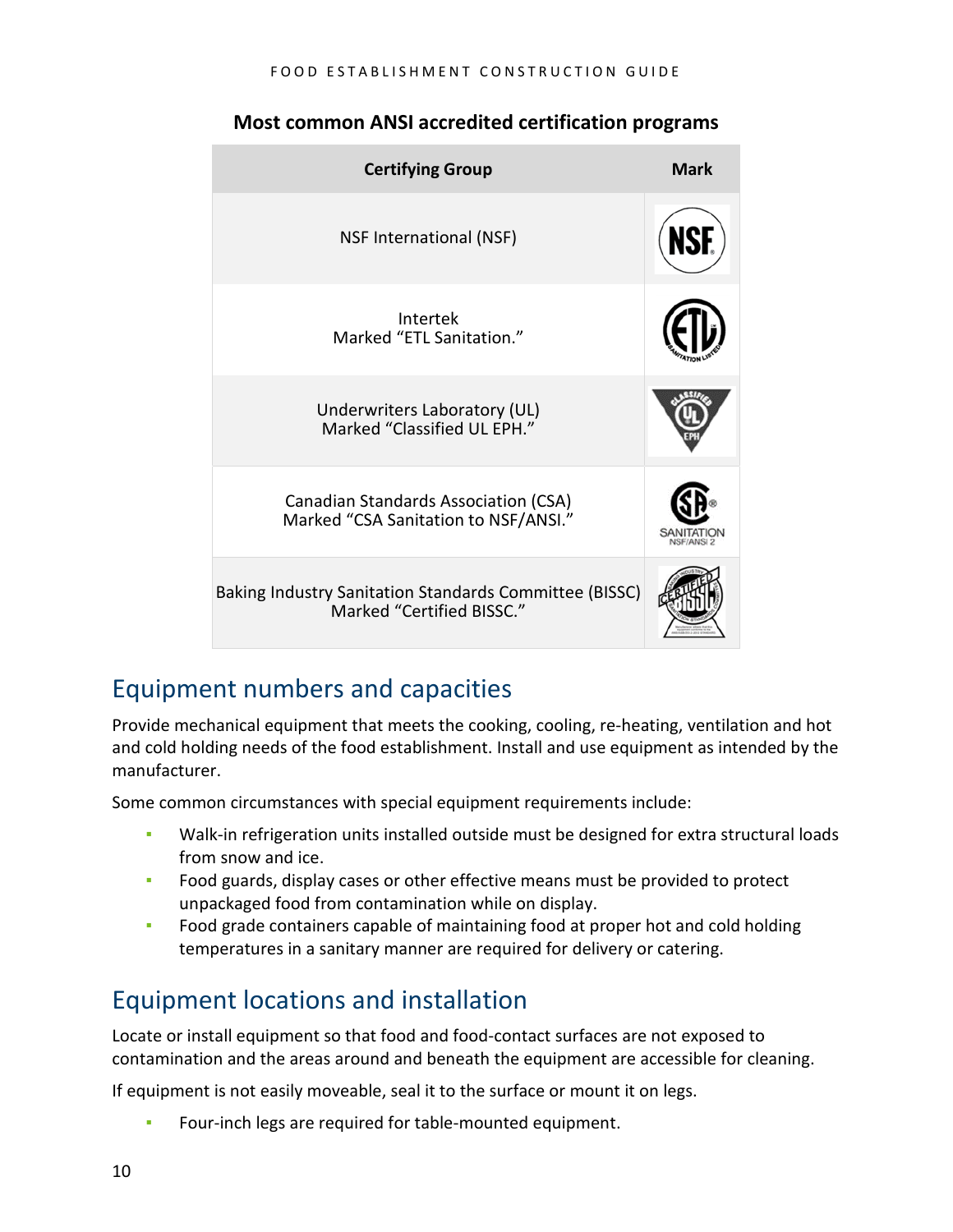▪ Six-inch legs are required for floor-mounted equipment.

Examples of equipment and storage locations that are frequently submitted but **not approved** include:

- **■** Under an open stairwell
- In a mechanical room
- In a garbage room
- Under a sewer line that is not shielded
- In a toilet room
- **·** Under piping on which water has condensed
- Above unprotected food, such as beverage dispensing equipment above an ice bin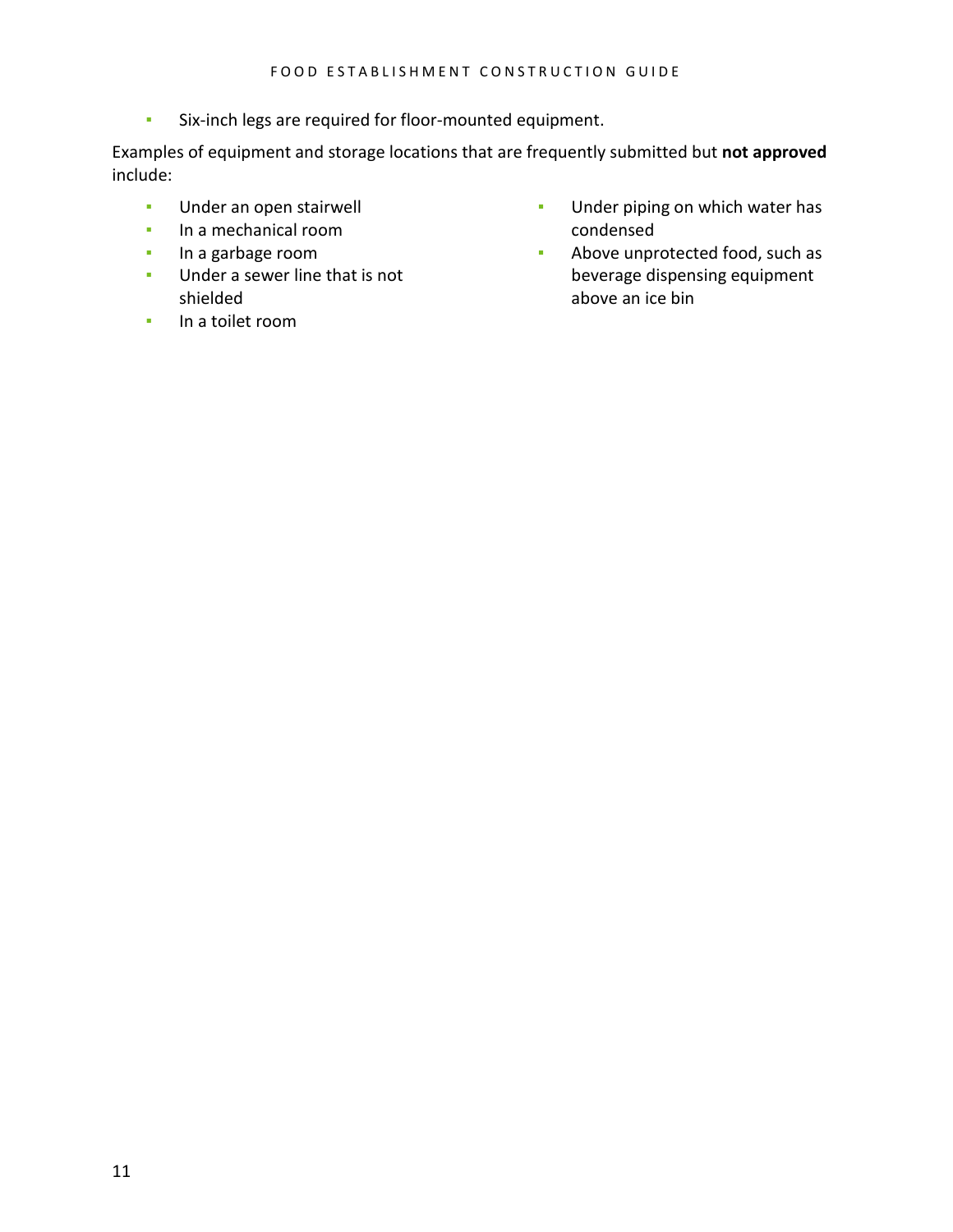### **Sinks**

<span id="page-11-0"></span>Include specifications, proposed locations and intended use for all sinks.

#### <span id="page-11-1"></span>Handwashing sinks

Install handwashing sinks to provide easy access for all employees who are:

- **Preparing or dispensing food and beverages.**
- **Conducting warewashing.**
- **■** Using the toilet room.

Each handwashing sink must be equipped to provide water at a temperature to allow handwashing for at least 15 seconds through a mixing valve or combination faucet. A selfclosing, slow-closing, or metering faucet must provide a flow of water for at least 15 seconds without the need to reactivate the faucet.

MDH may require splash guards on handwashing sinks to limit contamination of food, clean equipment and utensils, and single-service and single-use articles.

#### <span id="page-11-2"></span>Manual warewashing sink

If your plans do not include a warewashing machine that can accommodate the largest piece of equipment and utensils, provide equipment for manual warewashing.

Provide a sink with at least three compartments and drainboards on each end. All compartments and the drainboards must be part of the same piece of equipment. You cannot attach drainboards to meet this requirement. Utensil racks or tables may be required for storing all dirty and clean equipment and utensils.

Sink compartments must be large enough to allow immersion of the largest piece of equipment and utensils.

Manual warewashing sinks must be certified or classified for sanitation by an American National Standards Institute (ANSI) accredited certification program.

### <span id="page-11-3"></span>Food preparation sink

Provide a designated food preparation sink if the proposed menu includes a food product that requires washing or thawing in a sink.

Food preparation sinks must be certified or classified for sanitation by an American National Standards Institute (ANSI) accredited certification program.

### <span id="page-11-4"></span>Service sink

Provide one conveniently located service sink or curbed cleaning facility equipped with a floor drain for the cleaning of mops or similar wet floor cleaning tools, and for the disposal of mop water and similar liquid waste. In your plans, include a way to store mops between uses so that they do not soil or damage walls, equipment or supplies.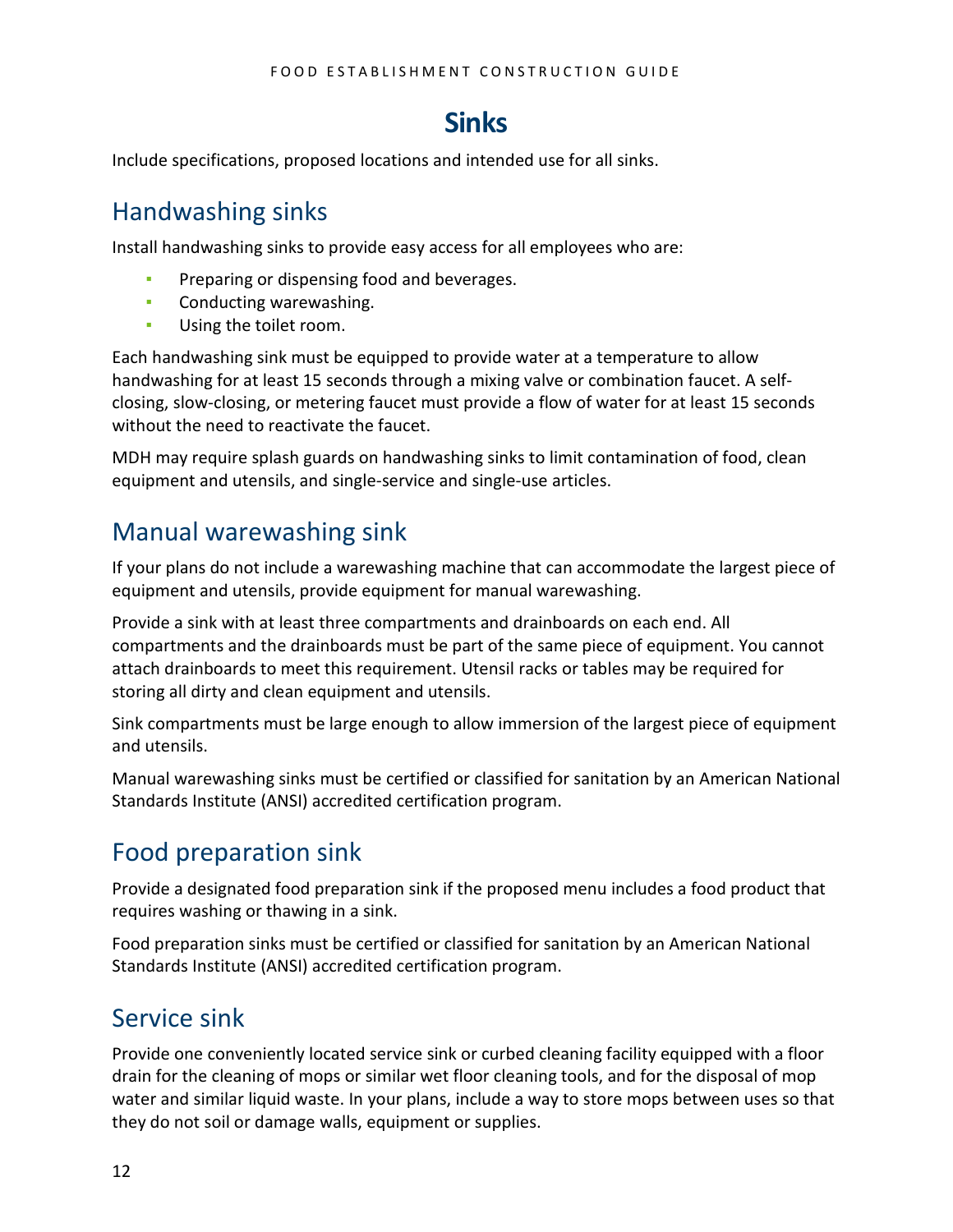#### <span id="page-12-0"></span>Other sinks

The sinks listed above have use limitations. Other common sinks used in a food establishment may include:

- Dump sink for bars, blender drinks and espresso areas.
- <span id="page-12-1"></span>▪ Dipper well sink – for in-use utensils such as ice cream scoops.

### **Warewashing Machines**

Include specifications and proposed locations for all warewashing machines. Drainboards, utensil racks, or tables are required for storing dirty and clean equipment and utensils.

Warewashing machines must be certified or classified for sanitation by an American National Standards Institute (ANSI) accredited certification program.

#### <span id="page-12-2"></span>Chemical sanitizing

| Component                                            | Requirement                                                                                                                    |
|------------------------------------------------------|--------------------------------------------------------------------------------------------------------------------------------|
| Sanitizer alarm                                      | Audible or visual indicator of low sanitizer level                                                                             |
| <b>Space for air-drying</b>                          | Minimum of five racks                                                                                                          |
| Pre-cleaning area                                    | Spray sink, garbage disposal or other means for disposal of<br>garbage                                                         |
| Interlocking door device<br>(ventless dish machines) | Prevents the door from opening until the vent cycle operation<br>is complete<br>May be an additional accessory for the machine |

#### <span id="page-12-3"></span>Hot water sanitizing

| Component                                            | <b>Requirement</b>                                                                                                             |
|------------------------------------------------------|--------------------------------------------------------------------------------------------------------------------------------|
| <b>Space for drying</b>                              | Minimum of three racks                                                                                                         |
| Pre-cleaning area                                    | Spray sink, garbage disposal or other means for disposal of<br>garbage                                                         |
| Interlocking door device<br>(ventless dish machines) | Prevents the door from opening until the vent cycle operation<br>is complete<br>May be an additional accessory for the machine |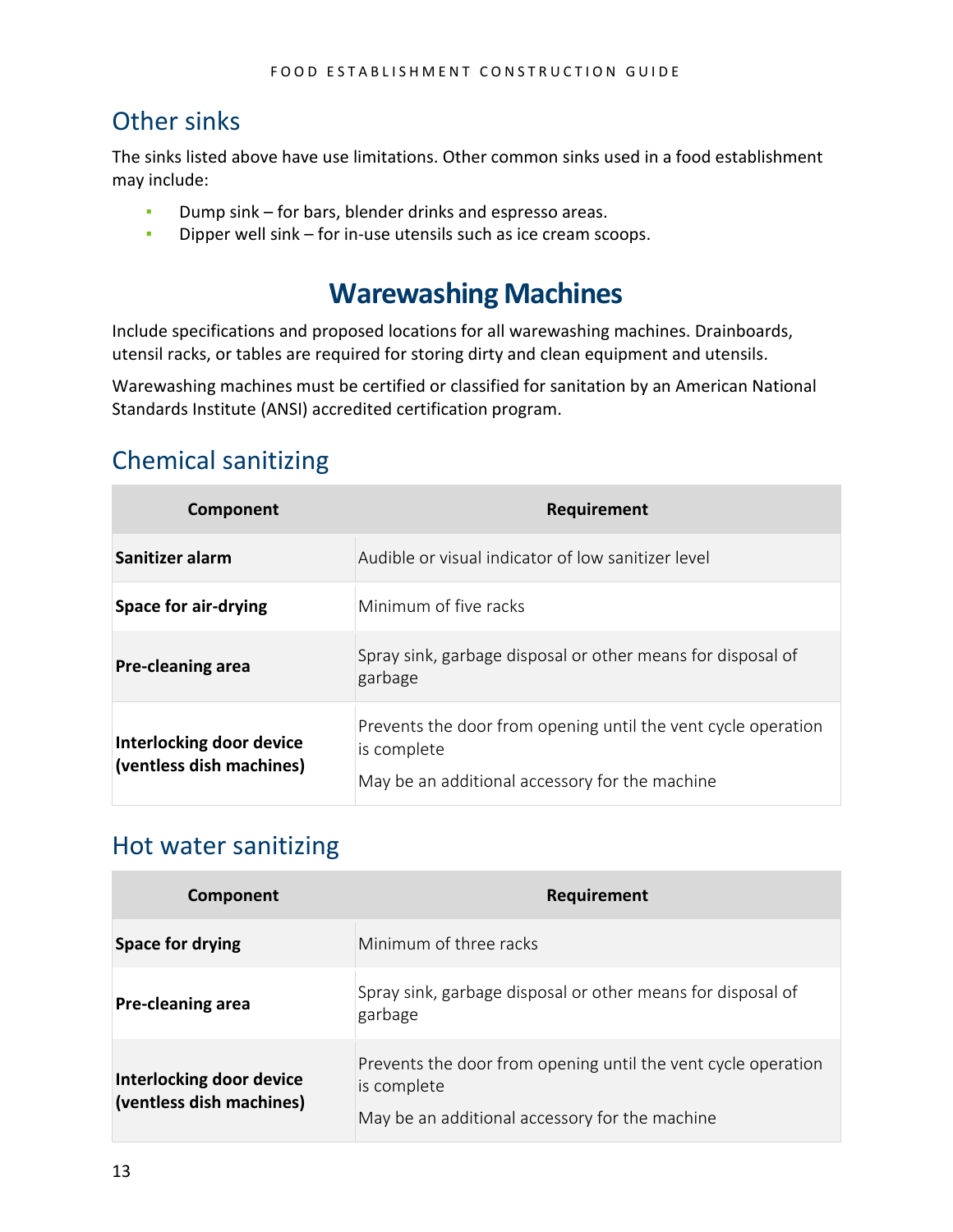## **Ventilation Systems**

<span id="page-13-0"></span>Include specifications and proposed locations for ventilation hoods in submitted plans. Design and install ventilation systems according to [Minnesota Rules, chapter 1346](https://www.revisor.mn.gov/rules/1346/)  [\(www.revisor.mn.gov/rules/1346/\),](https://www.revisor.mn.gov/rules/1346/) Minnesota mechanical and fuel gas code. [Minnesota Rules,](https://www.revisor.mn.gov/rules/1346.0507/)  [part 1346.0507 \(www.revisor.mn.gov/rules/1346.0507/\)](https://www.revisor.mn.gov/rules/1346.0507/) provides commercial kitchen hood requirements for some equipment.

Ventilation hood systems and devices must be sufficient in number and capacity to prevent grease or condensation from collecting on walls and ceilings. Adequate ventilation and make-up air is required for equipment that produces excessive steam, condensation, vapors, obnoxious or disagreeable odors, smoke and fumes.

Design ventilation systems to prevent grease or condensation from draining or dripping onto food, equipment, utensils, walls, ceiling, linens and single-service articles. Grease filters used in an exhaust ventilation hood or other grease extracting equipment must be designed to be readily removable for cleaning and/or replacing if not designed to be cleaned in place.

## **Counters, Cabinetry and Tables**

<span id="page-13-1"></span>Include specifications, proposed locations and intended uses for all counters, cabinetry, tables, and customer self-service areas in submitted plans.

### <span id="page-13-2"></span>Food-contact surfaces

A food-contact surface is a surface of equipment or utensil that directly contacts food. Foodcontact surface also includes a surface of equipment or utensil from which food may drain, drip or splash, such as an interior of a reach-in cooler.

Food-contact surfaces must be certified or classified for sanitation by an American National Standards Institute (ANSI) accredited certification program.

Food-contact surfaces must be:

- Safe
- **•** Durable, corrosion-resistant and nonabsorbent
- Sufficient in weight and thickness to withstand repeated warewashing
- **EXECTE:** Finished to have smooth, easily cleanable surface
- Resistant to pitting, chipping, crazing, scratching, scoring, distortion, and decomposition

Examples of activities requiring approved food-contact surfaces include:

- Chopping, cutting or mixing raw foods
- **•** Cooking foods using equipment such as grills, deep fryers, flat tops, or ovens
- Assembling foods such as sandwiches or salads
- **EXECT:** Storing equipment before and after warewashing
- Other activities creating splash, food soiling or requiring frequent cleaning.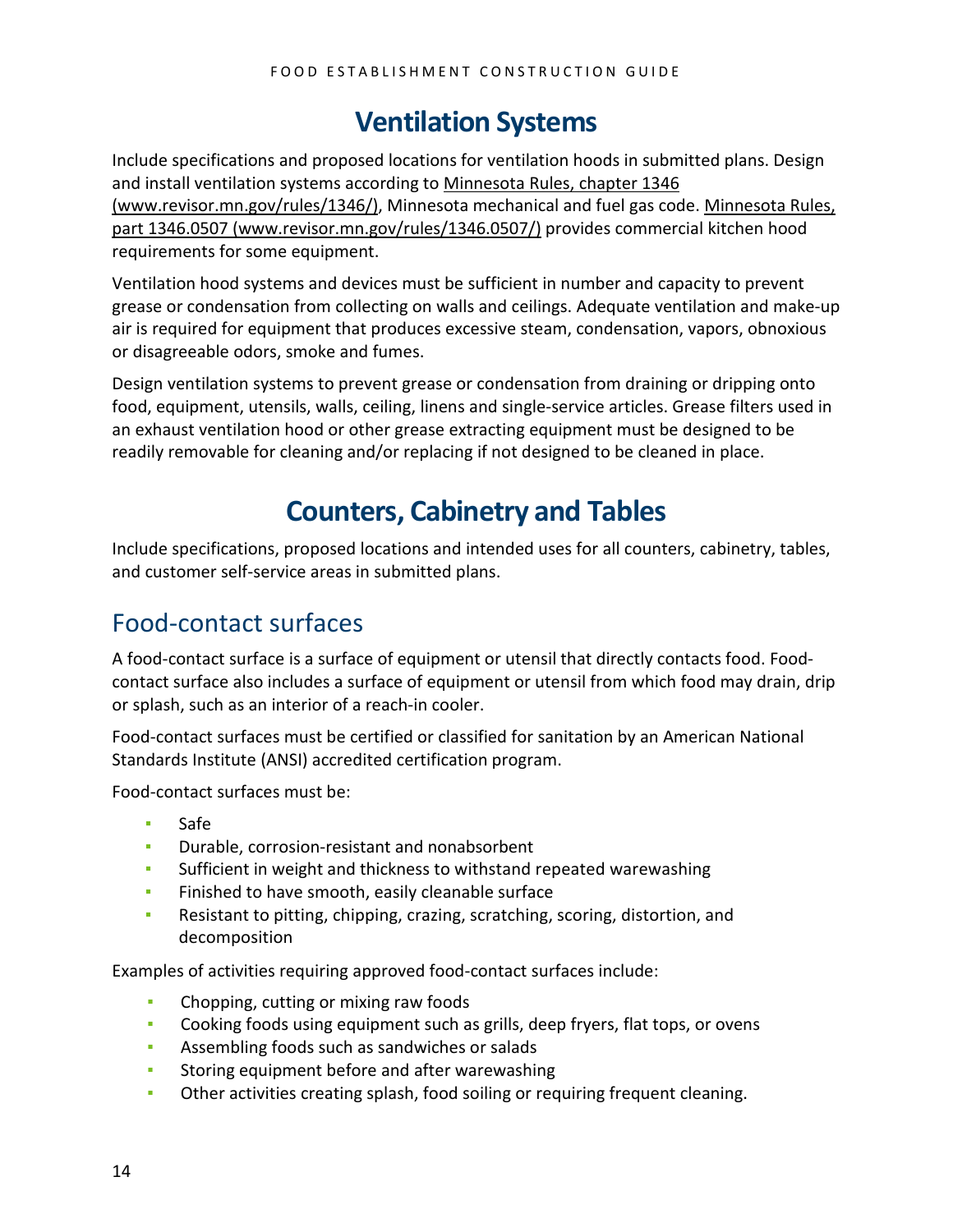#### <span id="page-14-0"></span>Non-food-contact surfaces

A non-food contact surface is a surface of equipment that does not directly contact food, such as surfaces of millwork and cabinetry. Non-food-contact surfaces of equipment that are exposed to splash, spillage, other food soiling or that require frequent cleaning must be constructed of a corrosion-resistant, nonabsorbent, and smooth material.

Non-food-contact surfaces must be free of unnecessary ledges, projections, and crevices, and designed and constructed to allow easy cleaning and to facilitate maintenance.

Examples of areas with non-food contact surfaces include:

- Beverage service areas for beverage dispensers such as espresso or coffee machines, or pop dispensers
- Customer self-service areas such as condiment display stations
- **EXEC** Cashier or ordering areas at bar or wait stations

Unfinished wood is not allowed. All surfaces (e.g., cutouts in millwork, underside of countertops and shelving) must be properly finished. Cabinets with enclosed hollow bases are prohibited. Base cabinets must be provided with six-inch legs or a solid base.

### **Floors, Walls and Ceilings**

<span id="page-14-1"></span>Include proposed finish materials for all floor, wall and ceiling surfaces. Provide smooth, nonabsorbent, durable and easily cleanable floors, walls and ceilings in the following areas:

- **Food and beverage preparation areas**
- **·** Walk-in refrigerators or freezers
- Warewashing areas
- Toilet rooms
- **•** Servicing areas
- Service sink areas
- Dry storage
- **EXED:** Areas subject to flushing or spray cleaning methods

Prior to selecting floor, wall and ceiling surfaces, owners, design professionals, and others involved in preparing the plans should consider the following factors:

- **•** Type and amount of use
- **•** Type of soil and cleaning methods
- **EXEC** If the surface

#### <span id="page-14-2"></span>Floors

Select and install flooring surfaces that meet the needs of your establishment. Follow all manufacturer's recommendations.

Some specific restrictions are:

Sealed concrete is not allowed except in garbage rooms, or areas used for closed case lot storage.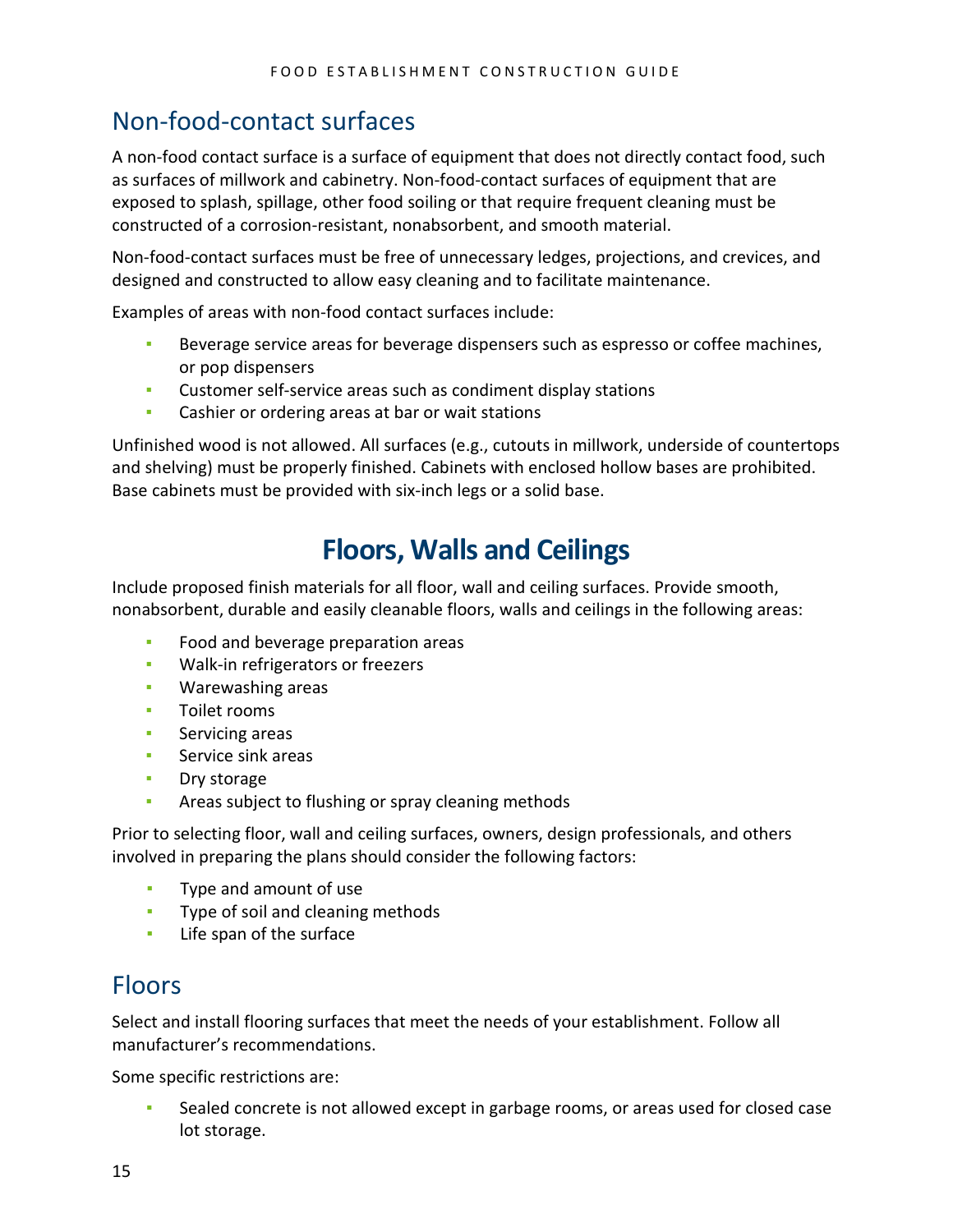- **•** Carpeting is not allowed within three feet of permanently installed bars and salad bars and other food service equipment.
- **Mats and duckboards must be designed to be removable and easily cleanable.**

Install a coved base at all floor-wall junctions. Select and install coved base according to manufacturer's specifications. Figure 1 shows correct and incorrect positioning of coved base tile relative to flooring surface.



**Figure 1**

#### <span id="page-15-0"></span>Walls and ceilings

Select and install wall and ceiling surfaces that meet the needs of your establishment. Follow all manufacturer's recommendations.

Some specific restrictions are:

- Unfinished, porous concrete blocks or bricks are not allowed except in dry storage areas.
- **EXECT** Light fixtures, vent covers, fans or other wall and ceiling attachments must be easily cleanable.
- <span id="page-15-1"></span>**Exposed studs, joists and rafters are not allowed except in areas used only for the** storage of unopened packages.

### **Non-food Areas**

Include proposed locations for non-food areas such as toilet rooms, storage of employee personal items, garbage and recyclables and laundry facilities. Provide non-food areas to meet the needs of your establishment.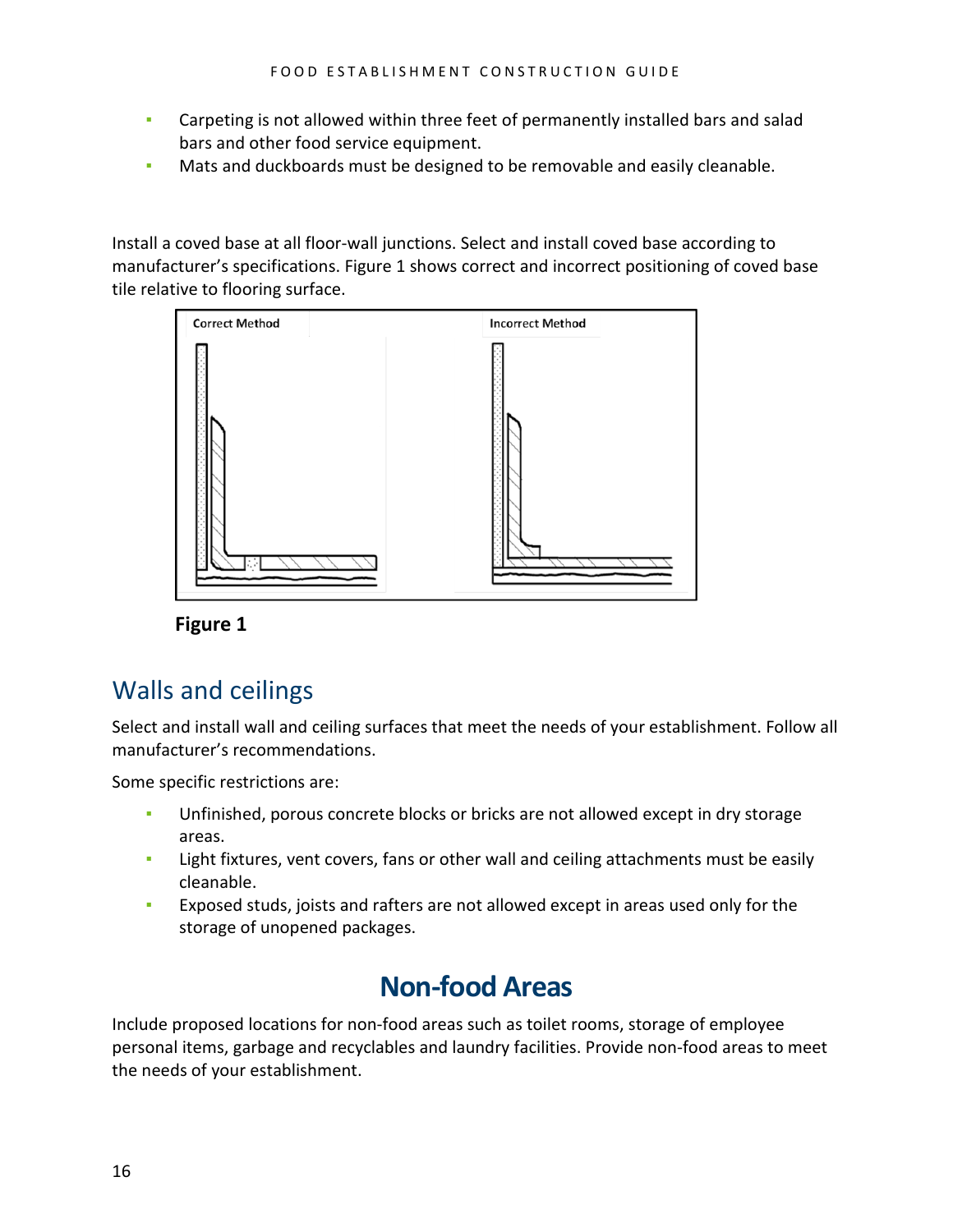#### <span id="page-16-0"></span>Toilet rooms

If public toilet rooms are not available, provide at least one toilet and handwashing sink for employee use. Refer to [Minnesota Rules, chapter 4714 \(www.revisor.mn.gov/rules/4714](https://www.revisor.mn.gov/rules/4714/)/), plumbing code, for minimum number of toilets required for your food establishment. Completely enclose the toilet room(s), and provide a tight-fitting and self-closing door.

### <span id="page-16-1"></span>Garbage and recyclables

Provide an area separate from food preparation and storage areas for collection and storage of garbage and recyclable materials.

Use concrete, asphalt, or other nonabsorbent material for outdoor garbage and recyclable material storage areas. The pad must be smooth, durable and graded to drain.

### <span id="page-16-2"></span>Personal items

Lockers or other suitable facilities must be used for the orderly storage of employee clothing and other possessions.

### <span id="page-16-3"></span>Laundry facilities

<span id="page-16-4"></span>If laundry facilities are provided on-site, locate the washer and dryer to prevent contamination of food, clean equipment, utensils, linens, or unwrapped single-service or single-use articles.

## **Utilities**

Include specific information for water supply, water heaters, sewage disposal system, and other utilities in submitted plans. Provide utilities to meet the needs of your food establishment.

<span id="page-16-5"></span>Enclose utility service lines and pipes, including beverage lines. Install utilities so they do not obstruct or prevent cleaning of the floors, walls and ceilings.

### Water supply

Identify the source of the water for your establishment in submitted plans.

A safe and adequate supply of water must be provided to meet the needs of your food establishment. Water for your establishment must be obtained from a municipal water supply or a water supply that meets the requirements of Minnesota Rules, [chapter 4720](https://www.revisor.mn.gov/rules/4720/)  [\(www.revisor.mn.gov/rules/4720/\),](https://www.revisor.mn.gov/rules/4720/) Public Water Supplies; and [chapter 4725](https://www.revisor.mn.gov/rules/4725/)  [\(www.revisor.mn.gov/rules/4725/\),](https://www.revisor.mn.gov/rules/4725/) Wells and Borings.

A representative from the Minnesota Department of Health may conduct an onsite evaluation of your water supply prior to licensing your establishment.